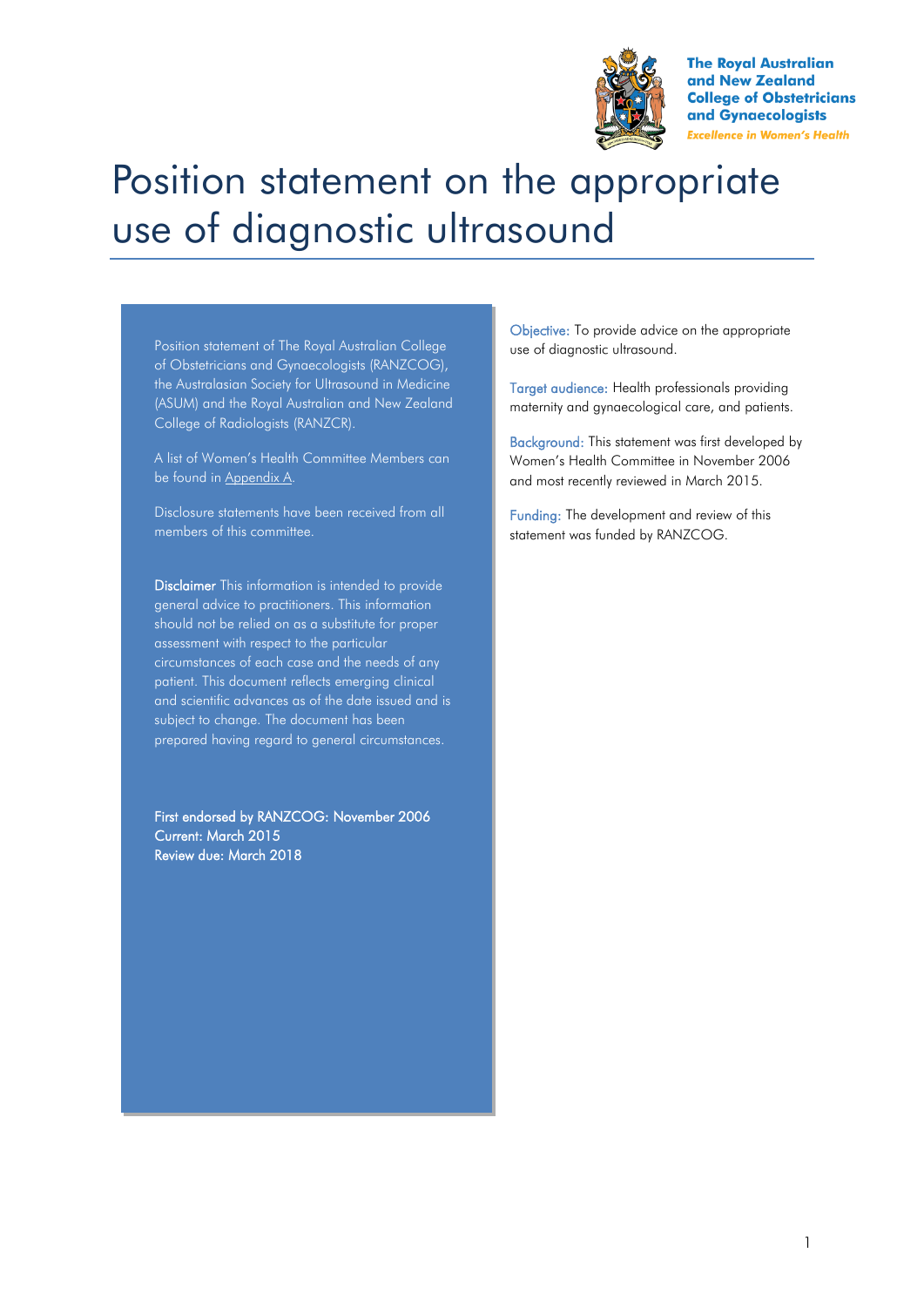The Royal Australian and New Zealand College of Obstetricians and Gynaecologists (RANZCOG), the Australasian Society for Ultrasound in Medicine (ASUM),) and the Royal Australian and New Zealand College of Radiologists (RANZCR) are committed to ensuring the maintenance of the highest standard of medical care for pregnant women.

Diagnostic medical ultrasound technology offers enormous benefits in terms of the provision of useful diagnostic information so that pregnancy may be better assessed and managed, with optimum outcomes for mothers and babies achieved.

The use of diagnostic medical ultrasound equipment requires regulation such that its primary use is for the purpose of medical diagnosis. Such regulation should require that the diagnostic ultrasound equipment usage be restricted to appropriately qualified health care professionals.

Usage of such equipment should conform to the guidelines produced by the Australasian Society for Ultrasound in Medicine.

Appropriate regulation by appropriate authorities regarding the sale, distribution and use of diagnostic ultrasound equipment should be formulated with a view to ensuring that this technology continues to assist clinicians in the management of pregnancy, thereby optimising outcome for mothers and babies.

Confining the use of diagnostic Medical ultrasound equipment in pregnancy to examinations for the purpose of providing medical information useful to the management of pregnancy is based on the following priniciples:

## 1. Bioeffects and safety

It is widely accepted that diagnostic ultrasound when used as per guidelines promoted by bodies such as the Australasian Society for Ultrasound in Medicine has not been demonstrated to be associated with deleterious effects in human tissue. Such statements do not guarantee the absolute safety of diagnostic ultrasound but rather emphasises that the long term effects and the possibility of subtle effects are not completely known. Prudent use is therefore recommended in order to minimise the chance of significant bioeffects.

In terms of exposure to diagnostic ultrasound, all learned bodies emphasise the ALARA (as low as reasonably achievable) principle. This principle emphasises that diagnostic medical ultrasound equipment be used by trained individuals to seek relevant diagnostic information with the minimum of exposure, thereby minimising the potential for bioeffects and tissue damage.

## 2. Non-medical use of Ultrasound poses some risk to the care of pregnant women and their fetuses, which are summarised below;

### (i) The social use of Diagnostic Medical Technology

The social use of diagnostic medical technology and the role of trained technical and medical professionals will inevitably erode the significant relationship between health care providers and patients that currently exists. This will ultimately be to the significant detriment of the maintenance of the high standard of practice upon which optimum medical outcomes are based.

## (ii) Potential for Misdiagnosis

The potential clearly exists for not detecting significant diagnoses. Pregnant women may believe that this form of examination is an adequate substitute for a properly conducted examination involving appropriately trained sonographers and medical practitioners. A potential problem is also created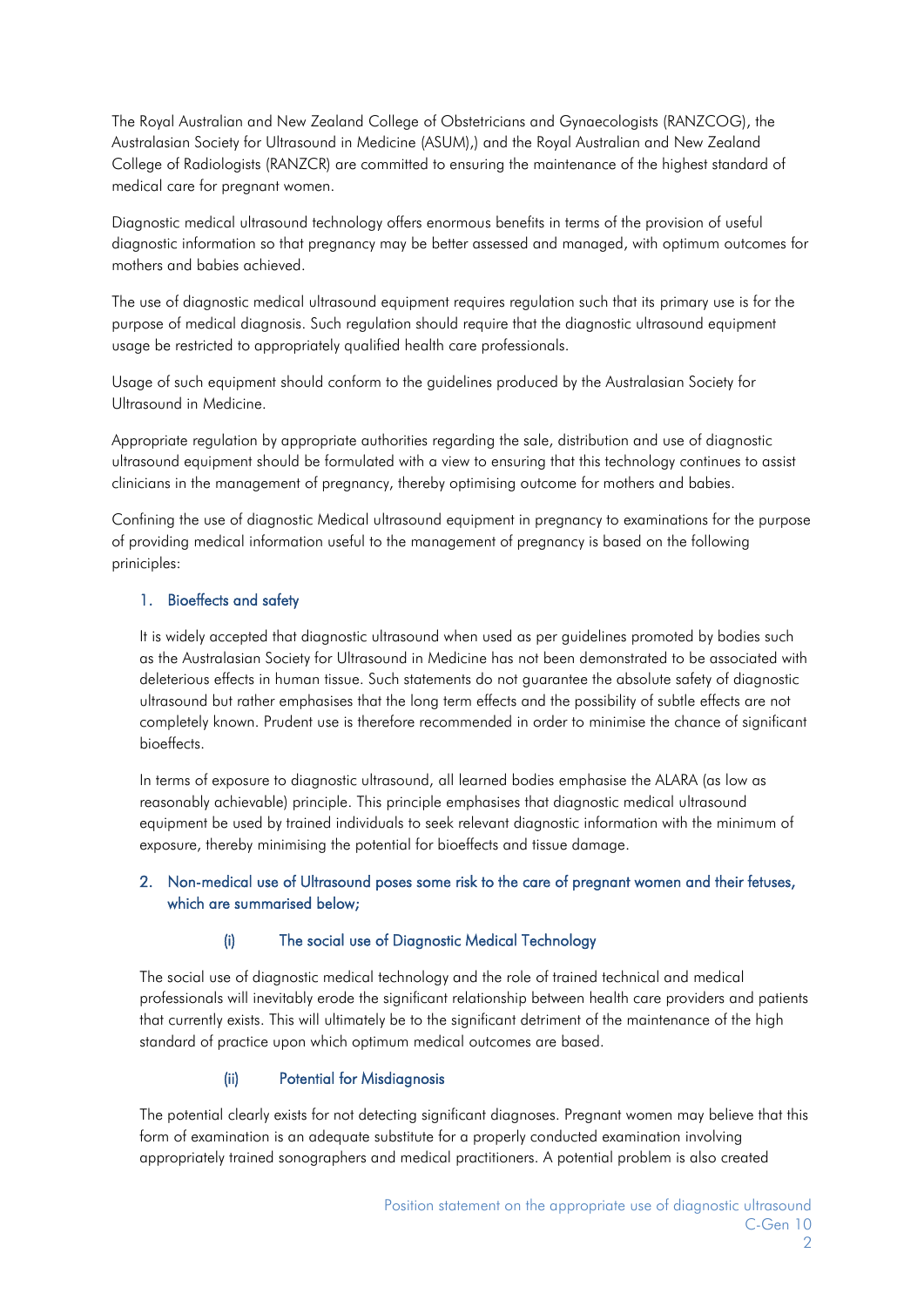where the abnormalities are incorrectly diagnosed or doubt regarding normality is created, thereby producing significant patient anxiety.

## (iii) Fetal considerations

Ensuring that the fetus is not exposed to a source of potential harm where no health benefit exists.

## Useful website links

Australasian Society for Ultrasound in Medicine (ASUM) <http://www.asum.com.au/>

(Under 'Non-diagnostic Applications' and select 'F1 Statement on the appropriate use of diagnostic ultrasound equipment for non-medical entertainment ultrasound'.)

## Links to other College statements

[HGSA/RANZCOG Prenatal screening and diagnosis of chromosomal and genetic abnormalities in the fetus](https://www.ranzcog.edu.au/RANZCOG_SITE/media/RANZCOG-MEDIA/Women%27s%20Health/Statement%20and%20guidelines/Clinical-Obstetrics/Prenatal-screening-and-diagnosis-of-chromosomal-and-genetic-conditions-(C-Obs-59)-Amended-May-2016_1.pdf?ext=.pdf)  [in pregnancy \(C-Obs 59\)](https://www.ranzcog.edu.au/RANZCOG_SITE/media/RANZCOG-MEDIA/Women%27s%20Health/Statement%20and%20guidelines/Clinical-Obstetrics/Prenatal-screening-and-diagnosis-of-chromosomal-and-genetic-conditions-(C-Obs-59)-Amended-May-2016_1.pdf?ext=.pdf)

[HGSA/RANZCOG Prenatal assessment of fetal structural abnormalities \(C-Obs 60\)](https://www.ranzcog.edu.au/RANZCOG_SITE/media/RANZCOG-MEDIA/Women%27s%20Health/Statement%20and%20guidelines/Clinical-Obstetrics/Prenatal-assessment-of-fetal-structural-conditions-(C-Obs-60)-Amended-May-2016_1.pdf?ext=.pdf)

[RANZCOG Prenatal screening for adverse pregnancy outcomes \(C-Obs 61\)](https://www.ranzcog.edu.au/RANZCOG_SITE/media/RANZCOG-MEDIA/Women%27s%20Health/Statement%20and%20guidelines/Clinical-Obstetrics/Screening-in-Early-Pregnancy-for-Adverse-Perinatal-Outcomes-(C-Obs-61)-New-July-2015.pdf?ext=.pdf)

[Evidence-based Medicine, Obstetrics and Gynaecology](https://www.ranzcog.edu.au/RANZCOG_SITE/media/RANZCOG-MEDIA/Women%27s%20Health/Statement%20and%20guidelines/Clinical%20-%20General/Evidence-based-medicine,-Obstetrics-and-Gynaecology-(C-Gen-15)-Review-March-2016.pdf?ext=.pdf) (C-Gen 15)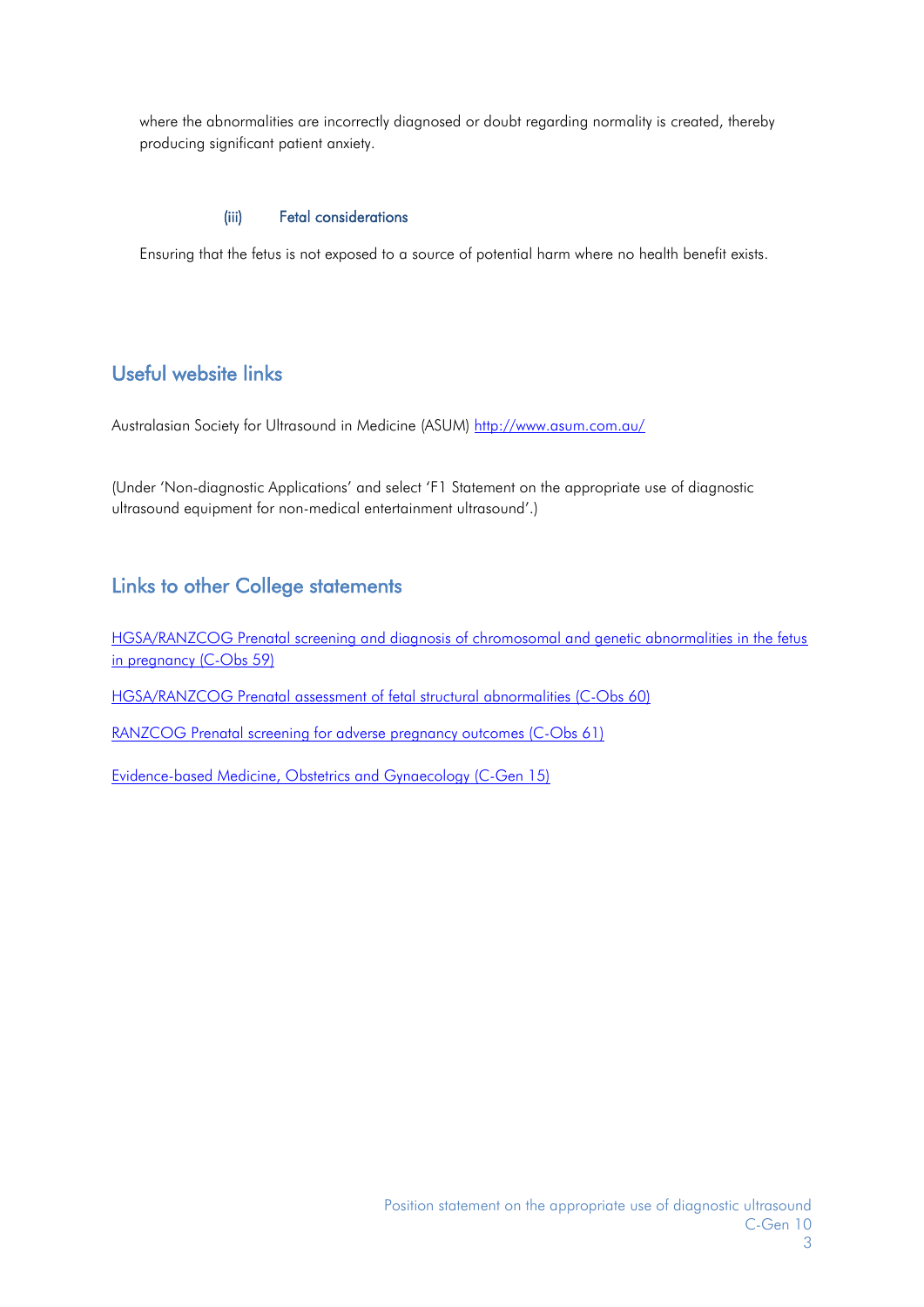## **Appendices**

Appendix A Women's Health Committee Membership

| Name                               | Position on Committee       |  |
|------------------------------------|-----------------------------|--|
| Associate Professor Stephen Robson | Chair and Board Member      |  |
| Dr James Harvey                    | Deputy Chair and Councillor |  |
| Associate Professor Anusch Yazdani | Member and Councillor       |  |
| Associate Professor Ian Pettigrew  | Member and Councillor       |  |
| Dr Ian Page                        | Member and Councillor       |  |
| Professor Yee Leung                | Member of EAC Committee     |  |
| Professor Sue Walker               | General Member              |  |
| Dr Lisa Hui                        | General Member              |  |
| Dr Joseph Sgroi                    | General Member              |  |
| Dr Marilyn Clarke                  | General Member              |  |
| Dr Donald Clark                    | General Member              |  |
| Associate Professor Janet Vaughan  | General Member              |  |
| Dr Benjamin Bopp                   | General Member              |  |
| Associate Professor Kirsten Black  | General Member              |  |
| Dr Jacqueline Boyle                | Chair of the ATSIWHC        |  |
| Dr Martin Byrne                    | GPOAC representative        |  |
| Ms Catherine Whitby                | Community representative    |  |
| Ms Sherryn Elworthy                | Midwifery representative    |  |
| Dr Nicola Quirk                    | Trainee representative      |  |

## Appendix B Overview of the development and review process for this statement

i. Steps in developing and updating this statement

This statement was originally developed in November 2006 and was most recently reviewed in March 2015. The Women's Health Committee carried out the following steps in reviewing this statement:

- Declarations of interest were sought from all members prior to reviewing this statement.
- Structured clinical questions were developed and agreed upon.
- An updated literature search to answer the clinical questions was undertaken.
- At the March 2015 meeting, the existing consensus-based recommendations were reviewed and updated (where appropriate) based on the available body of evidence and clinical expertise. Recommendations were graded as set out below in Appendix B part iii)

### ii. Declaration of interest process and management

Declaring interests is essential in order to prevent any potential conflict between the private interests of members, and their duties as part of the Women's Health Committee.

A declaration of interest form specific to guidelines and statements was developed by RANZCOG and approved by the RANZCOG Board in September 2012. The Women's Health Committee members were required to declare their relevant interests in writing on this form prior to participating in the review of this statement.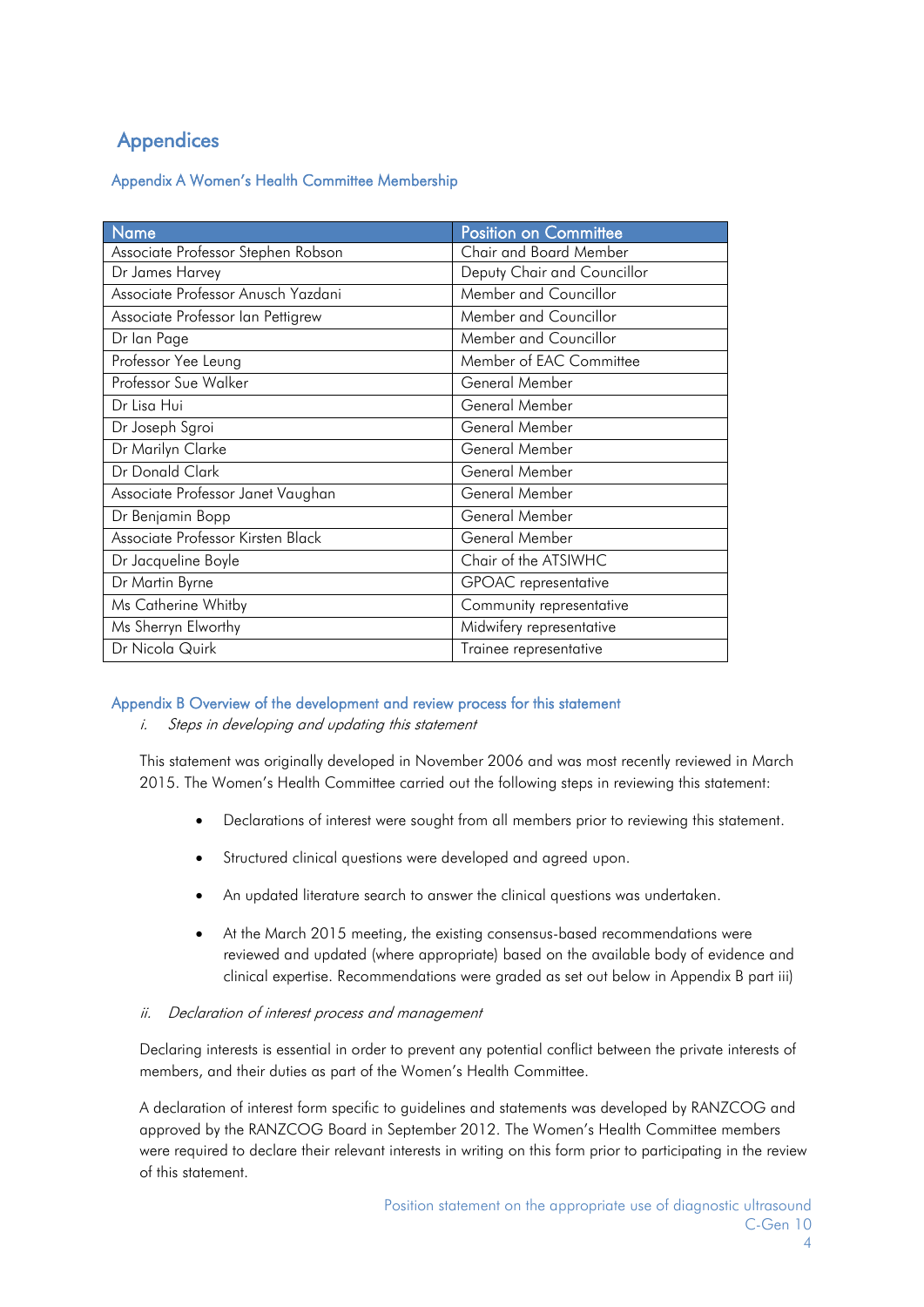Members were required to update their information as soon as they become aware of any changes to their interests and there was also a standing agenda item at each meeting where declarations of interest were called for and recorded as part of the meeting minutes.

There were no significant real or perceived conflicts of interest that required management during the process of updating this statement.

## iii. Grading of recommendations

Each recommendation in this College statement is given an overall grade as per the table below, based on the National Health and Medical Research Council (NHMRC) Levels of Evidence and Grades of Recommendations for Developers of Guidelines. Where no robust evidence was available but there was sufficient consensus within the Women's Health Committee, consensus-based recommendations were developed or existing ones updated and are identifiable as such. Consensus-based recommendations were agreed to by the entire committee. Good Practice Notes are highlighted throughout and provide practical guidance to facilitate implementation. These were also developed through consensus of the entire committee.

| Recommendation category |   | Description                                                                                                    |
|-------------------------|---|----------------------------------------------------------------------------------------------------------------|
| Evidence-based          | A | Body of evidence can be trusted to guide practice                                                              |
|                         | B | Body of evidence can be trusted to guide practice in most<br>situations                                        |
|                         | C | Body of evidence provides some support for<br>recommendation(s) but care should be taken in its<br>application |
|                         | D | The body of evidence is weak and the recommendation<br>must be applied with caution                            |
| Consensus-based         |   | Recommendation based on clinical opinion and expertise<br>as insufficient evidence available                   |
| Good Practice Note      |   | Practical advice and information based on clinical opinion<br>and expertise                                    |